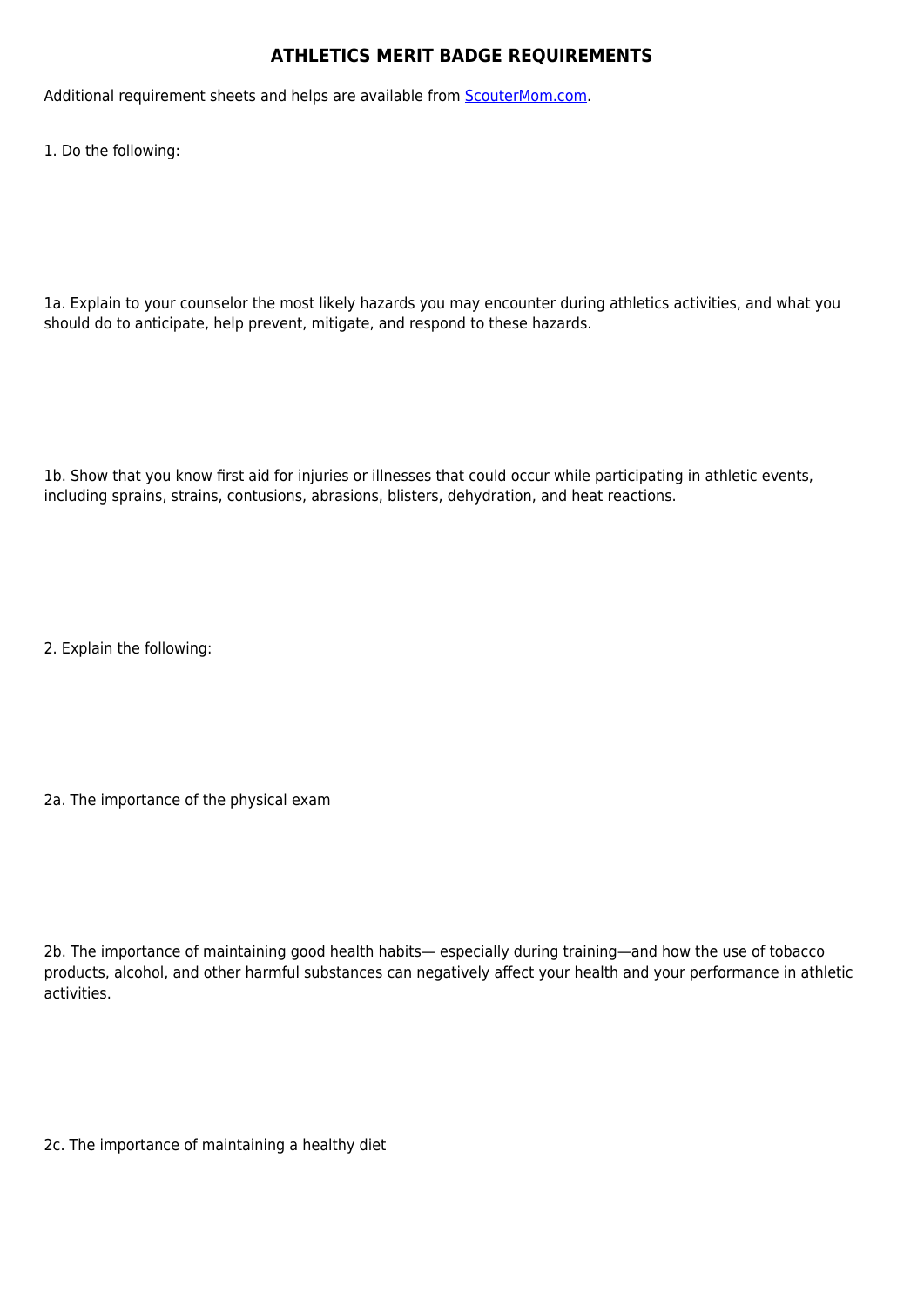3. Select an athletic activity that interests you, then do the following:

3a. With guidance from your counselor, establish a personal training program suited to the activity you have chosen. Follow this training program for four months.

3b. Create a chart to monitor your progress during this time.

3c. Explain to your counselor the equipment necessary to participate in this activity and the appropriate clothing for the time of year.

3d. At the end of four months, review the chart you created for requirement 3b, and discuss with your counselor what progress you have made during training. Tell how your development has affected you mentally and physically.

4. Do the following:

4a. Give the rules for two athletic activities, one of which is the activity you chose for requirement 3.

4b. Discuss the importance of warming up and cooling down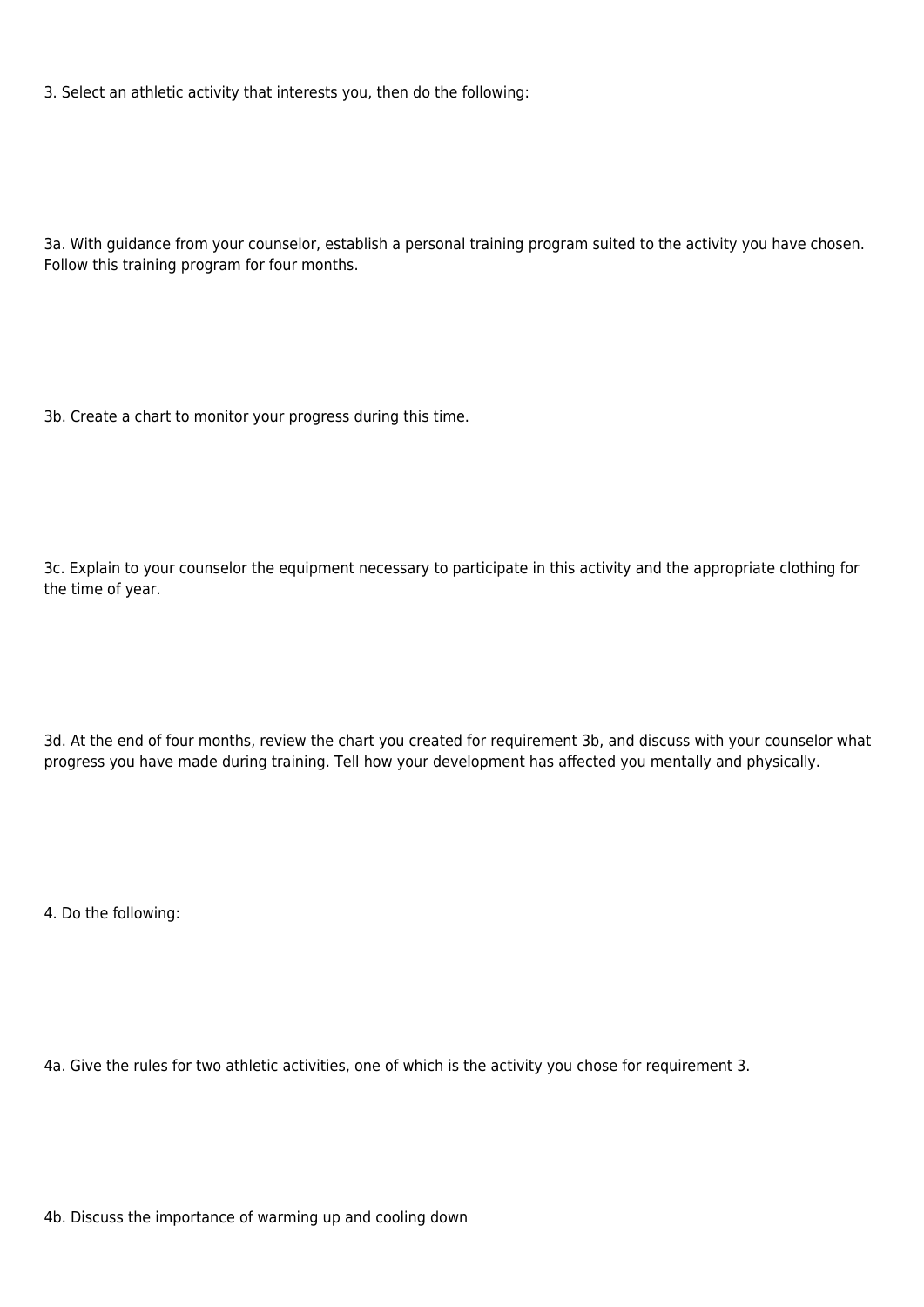4c. Explain to your counselor what an amateur athlete is and the differences between an amateur and a professional athlete.

4d. Discuss the traits and importance of good sportsmanship. Tell what role sportsmanship plays in both individual and group athletic activities

5. Complete the activities in FOUR of the following groups and show improvement over a three-month period:

Group 1: Sprinting

a. 100-meter dash

b. 200-meter dash

Group 2: Long-Distance Running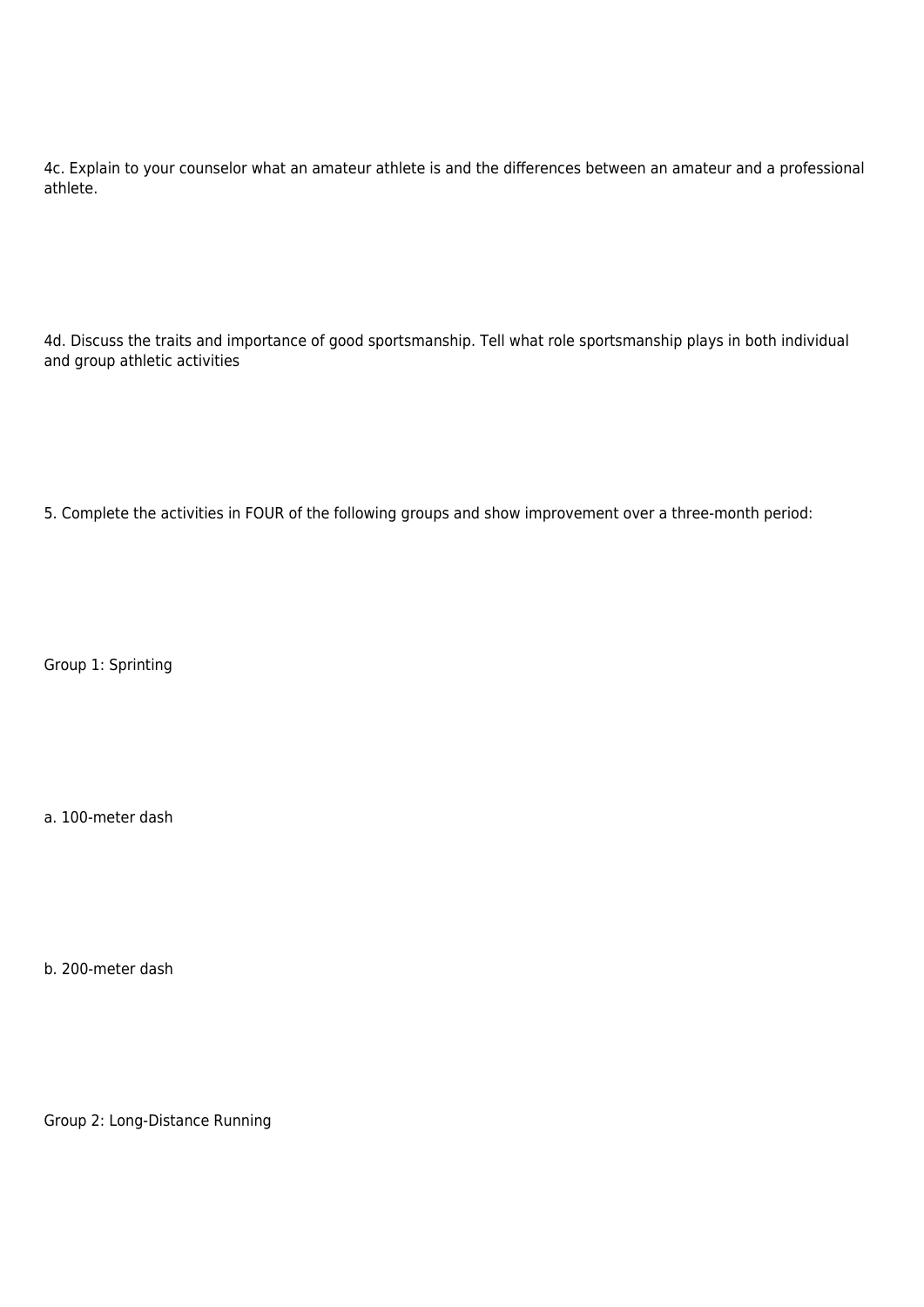a. 3k run

b. 5k run

Group 3: Long Jump OR High Jump

a. Running long jump OR running high jump (best of three tries)

b. Standing long jump OR standing high jump (best of three tries)

Group 4: Swimming

a. 100-meter swim

b. 200-meter swim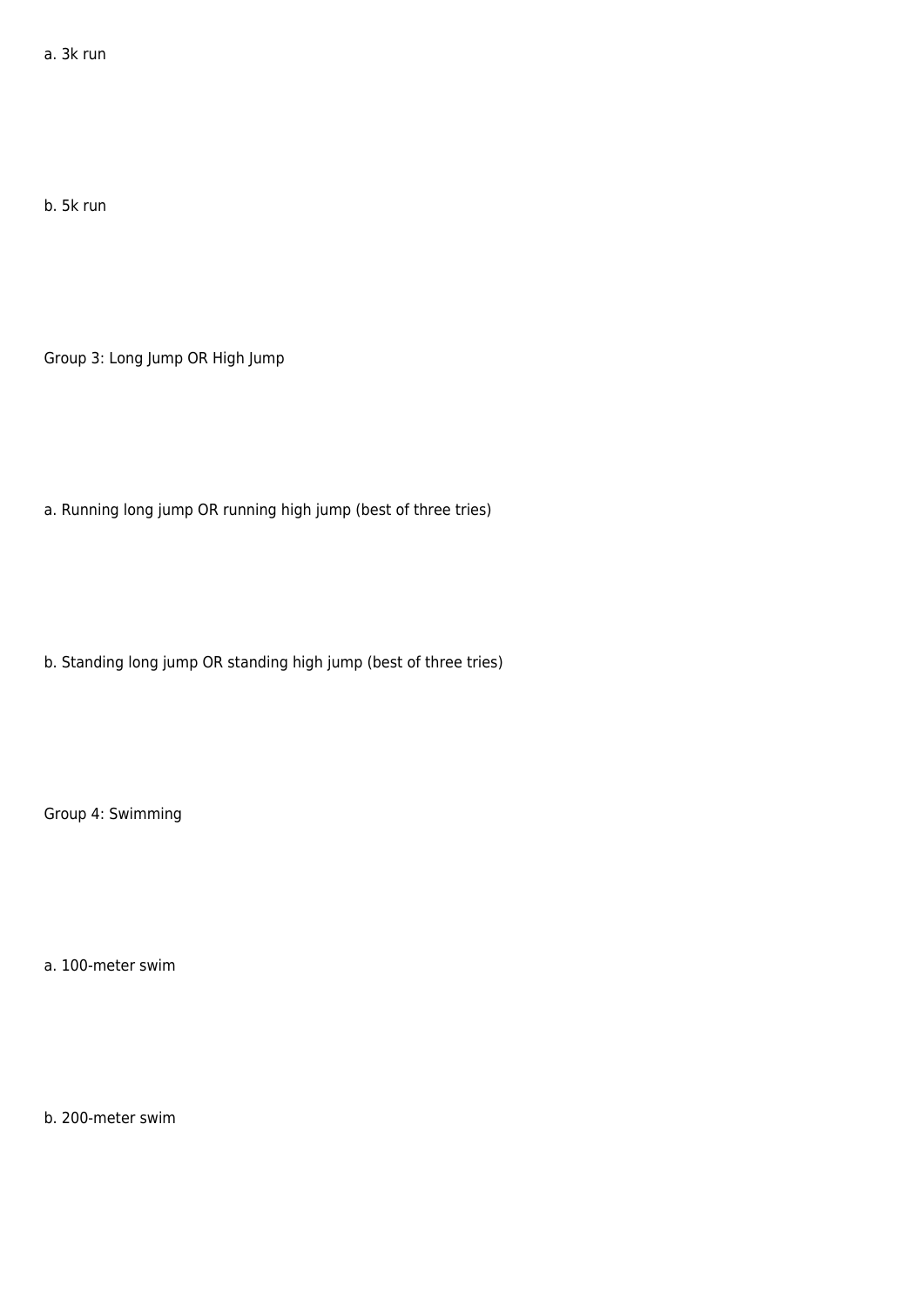Group 5: Pull-Ups AND Push-Ups

a. Pull-ups in two minutes

b. Push-ups in two minutes

Group 6: Baseball Throw

a. Baseball throw for accuracy, 10 throws at a target (distance to be determined by age): ages 11 to 12, 20 feet; ages 13 to 15, 30 feet; ages 16 to 17, 40 feet

b. Baseball throw for distance, five throws (total distance)

Group 7: Basketball Shooting

a. Basketball shot for accuracy, 10 free-throw shots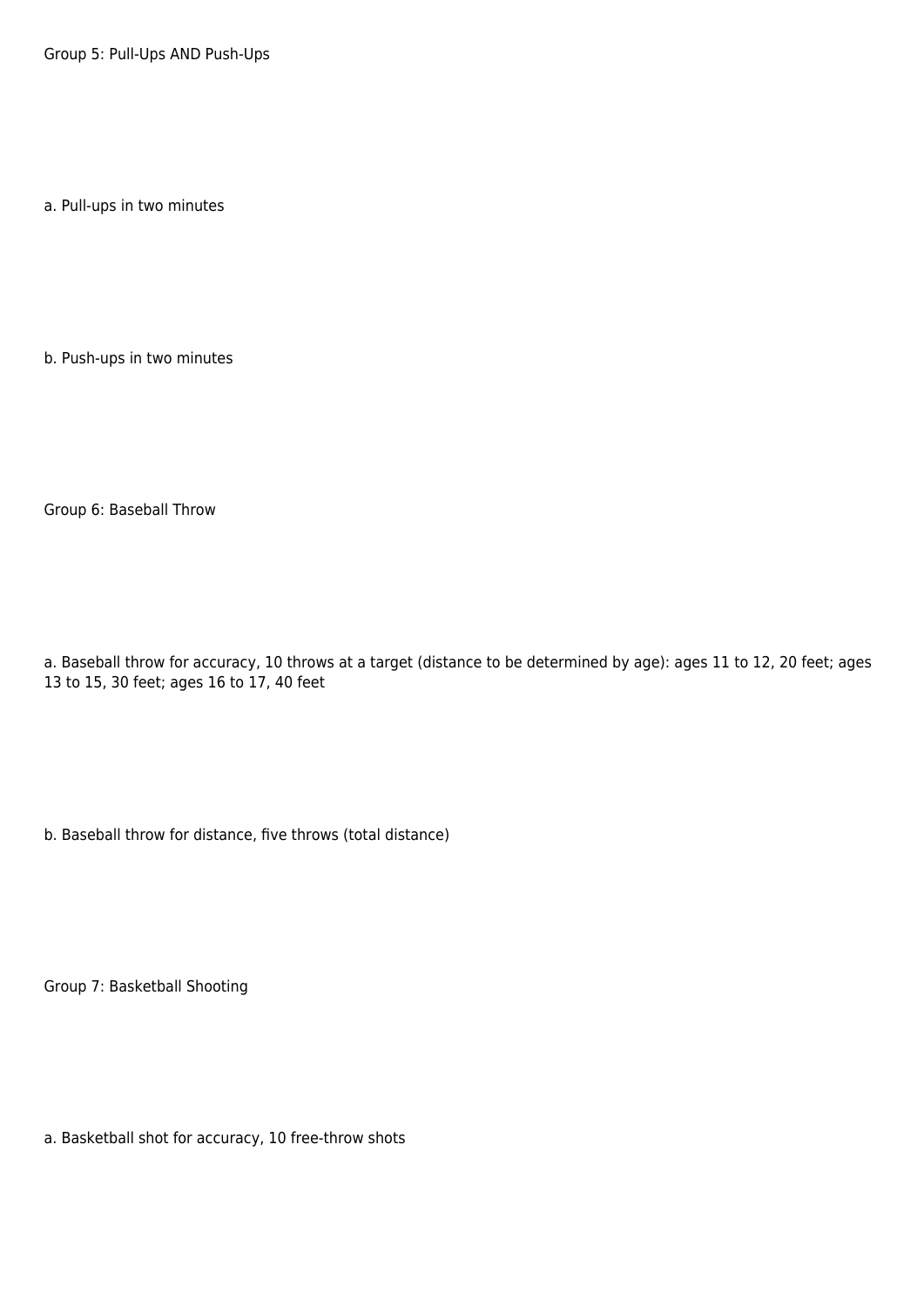b. Basketball throw for skill and agility, the following shots as shown on the diagram at https://scoutermom.com/wp-content/uploads/athletics-diagram.jpg

(1) Left-side layup

(2) Right-side layup

(3) Left side of hoop, along the key line

(4) Right side of hoop, along the key line

(5) Where key line and free-throw line meet, left side

(6) Where key line and free-throw line meet, right side

(7) Top of the key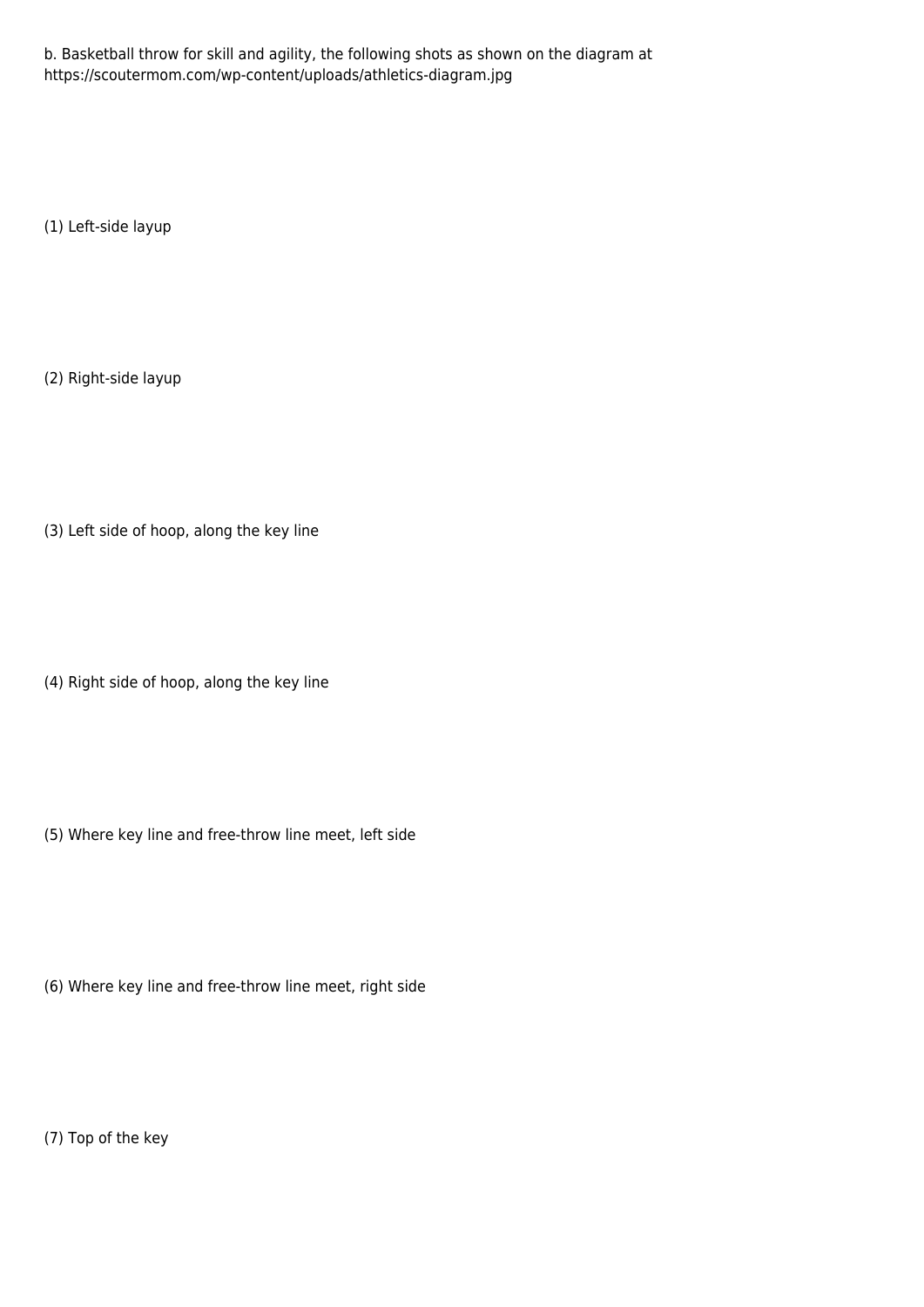(8) Anywhere along the three-point line

Group 8: Football Kick OR Soccer Kick

a. Goals from the 10-yard line, eight kicks

b. Football kick or soccer kick for distance, five kicks (total distance)

Group 9: Weight Training

a. Chest/bench press, two sets of 15 repetitions each

b. Leg curls, two sets of 15 repetitions each

6. Do the following: